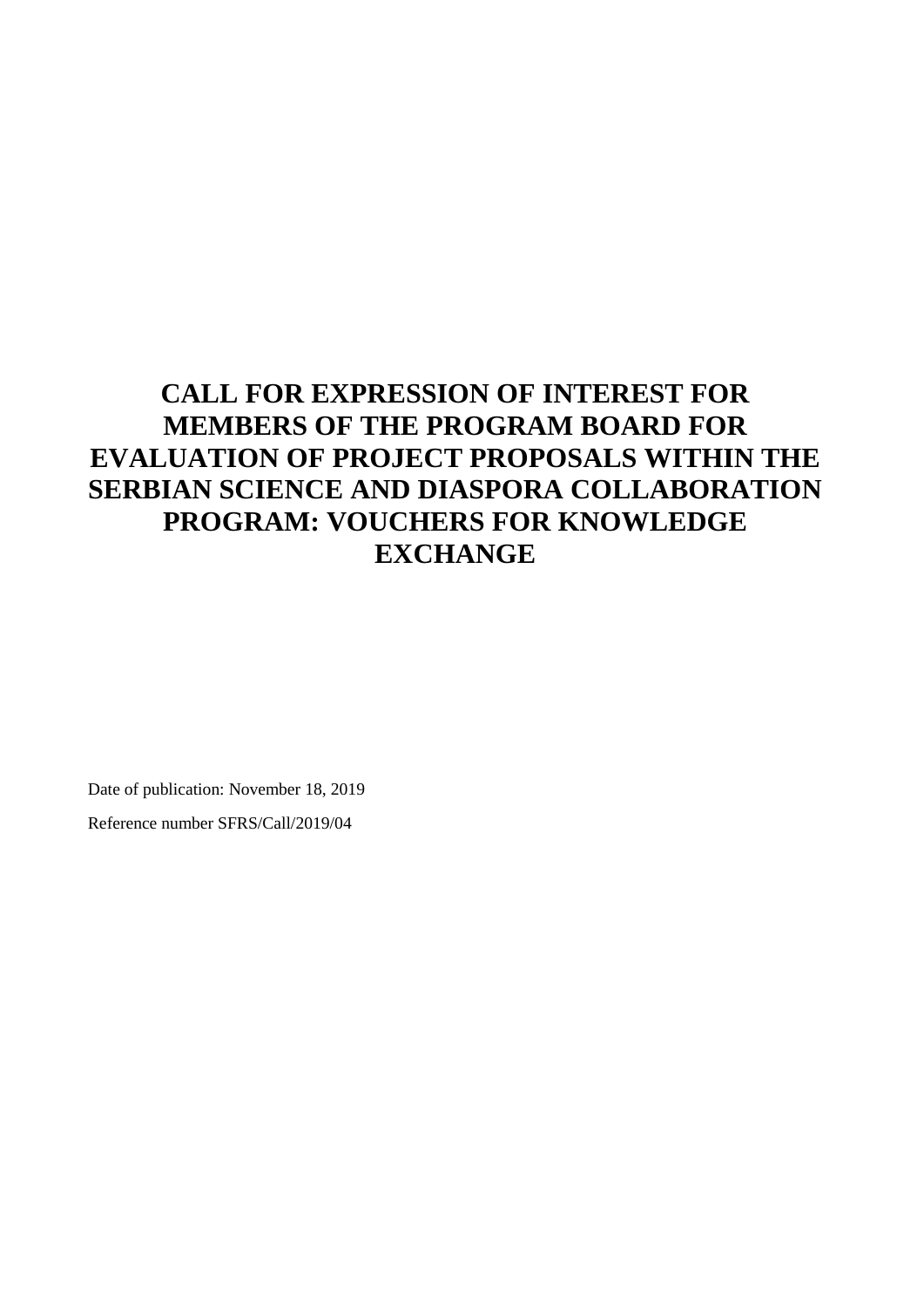

# **TABLE OF CONTENTS**

| <b>Contents</b>  |  |  |
|------------------|--|--|
| 1.               |  |  |
| $\overline{2}$ . |  |  |
| 3.               |  |  |
| $\overline{4}$ . |  |  |
| 5.               |  |  |
|                  |  |  |
| 6.               |  |  |
| 7.               |  |  |
| 8.               |  |  |
| 9.               |  |  |
|                  |  |  |
|                  |  |  |
|                  |  |  |
|                  |  |  |
| 1.               |  |  |
| 2.               |  |  |
| 3.               |  |  |
| $\overline{4}$ . |  |  |
| 5.               |  |  |
| 6.               |  |  |
| 7.               |  |  |
| 8.               |  |  |
| 9.               |  |  |
|                  |  |  |
|                  |  |  |
|                  |  |  |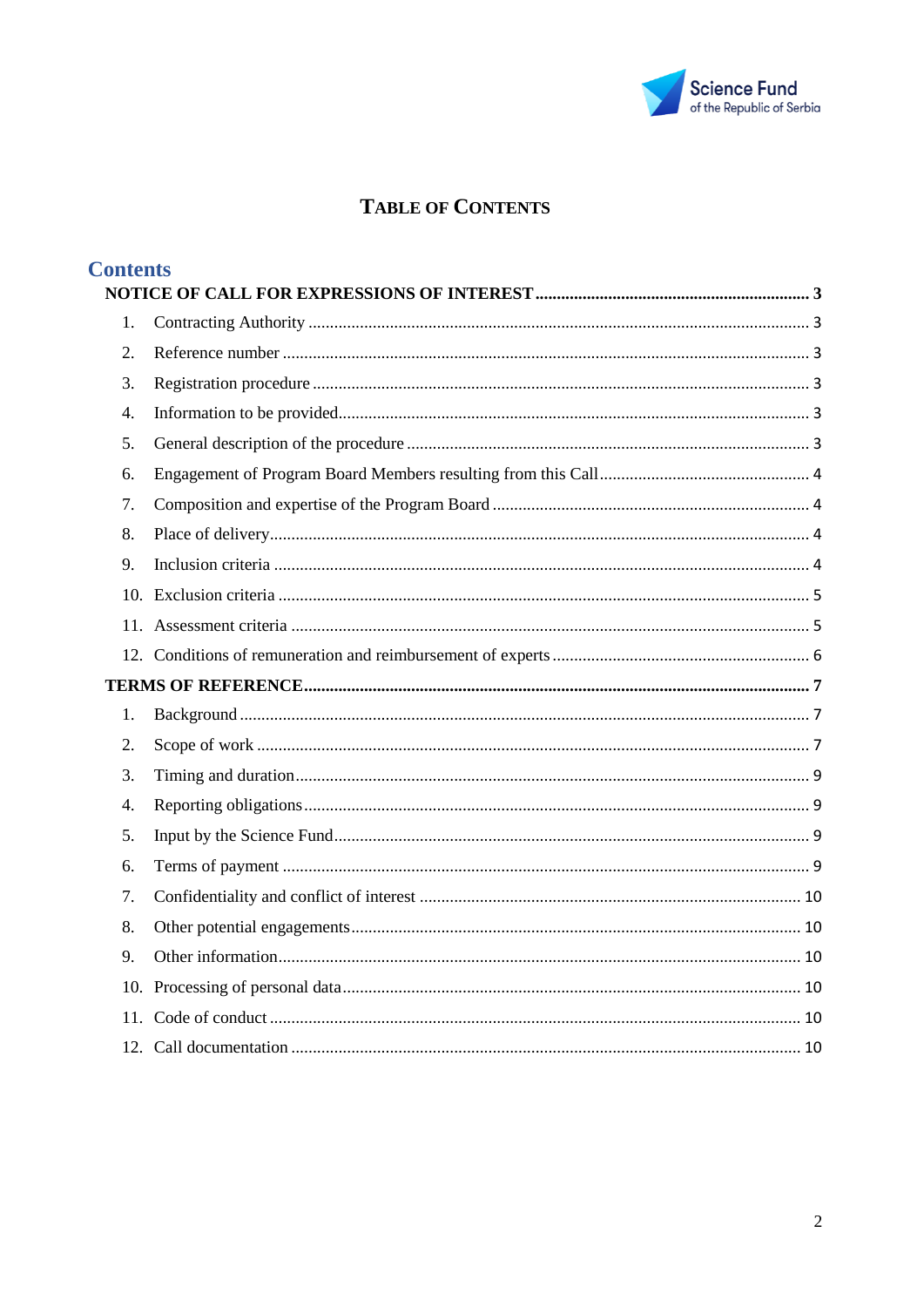

# **NOTICE OF CALL FOR EXPRESSIONS OF INTEREST**

<span id="page-2-0"></span>**for the establishment of the Program Board of the Science Fund of the Republic of Serbia for evaluation of Project Proposals within the Serbian Science and Diaspora Collaboration Program: Vouchers for Knowledge Exchange**

**Date of publication: November 18, 2019**

#### **Reference number SFRS/Call/2019/04**

#### <span id="page-2-1"></span>**1. Contracting Authority**

<span id="page-2-2"></span>Science Fund of the Republic of Serbia, Nemanjina 22-26, 11 000 Belgrade

#### **2. Reference number**

<span id="page-2-3"></span>SFRS/Call/2019/04

# **3. Registration procedure**

The objective of this Call for Expressions of Interest is to set up a Program Board for the evaluation of Project Proposals that will be submitted to the Science Fund of the Republic of Serbia (SF) as a part of the Serbian Science and Diaspora Collaboration Program: Vouchers for Knowledge Exchange (hereinafter: Program).

Interested candidates are invited to submit a filled-in Registration form and CV in the English language to the following email address: [dijaspora@fondzanauku.gov.rs,](mailto:dijaspora@fondzanauku.gov.rs) by 17:00 CET on Thursday, **November 28, 2019.**

<span id="page-2-4"></span>Submission forms received after the deadline stipulated above will not be taken into consideration.

#### **4. Information to be provided**

Interested candidates should submit a filled-in Registration form and CV to the following email address: [dijaspora@fondzanauku.gov.rs.](mailto:dijaspora@fondzanauku.gov.rs)

The Science Fund reserves the right to request supporting documents that confirm the information provided in the Registration form and CV, such as copies of degrees or diplomas, employers' certificates, references etc.

# <span id="page-2-5"></span>**5. General description of the procedure**

Natural persons are invited to submit an expression of interest in accordance with the rules set out in this Call. The Science Fund will perform an assessment of submitted applications for Program Board members

Experts who meet the requirements defined in Section 9 will be considered for potential Program Board members. Further selection will be performed based on the criteria stipulated in Section 11.

The Science Fund will sign contracts with selected Program Board members.

Based on the specifications in the Open Call for Project Proposals under the Serbian Science and Diaspora Collaboration Program: Vouchers for Knowledge Exchange, the Science Fund will contact each Program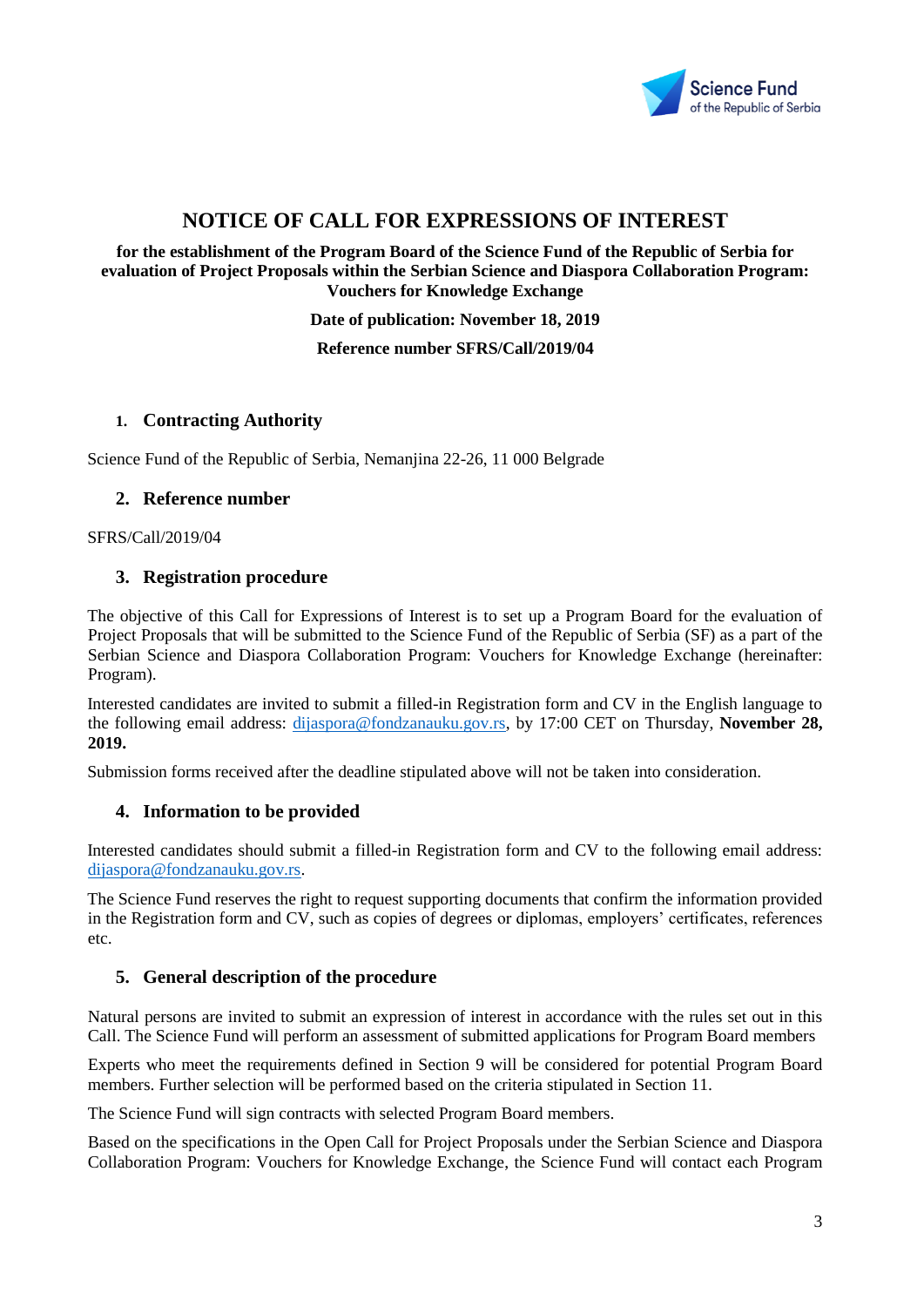

Board member and check his/her availability, define deadlines, scope of work and send evaluation guidelines for the Program.

The application procedure for Project Proposals is performed in English, due to the international scope of the Program. The submitted Project Proposals are in English and the Program Board members shall perform their work in English.

# <span id="page-3-0"></span>**6. Engagement of Program Board Members resulting from this Call**

Services of the Members of the Program Board resulting from this Call will be used for tasks to be carried out in accordance with the requirements stipulated in the Terms of Reference. Members of the Program Board identified through this call may be contacted in the future for additional expert tasks.

# <span id="page-3-1"></span>**7. Composition and expertise of the Program Board**

The Program Board will consist of three members, one from each of the following fields:

- 1. Natural sciences and Technology and engineering sciences,
- 2. Biomedical sciences,
- 3. Social sciences and Humanities.

One of the members will be selected as the chairperson of the Program Board.

<span id="page-3-2"></span>Interested candidates for members of the Program Board are invited to apply within their respective areas of expertise.

#### **8. Place of delivery**

The services performed by the Program Board members will be provided remotely and in person.

Project evaluation meetings will be based in Belgrade, on the premises of the Science Fund of the Republic of Serbia.

The evaluation activities will last up to ten effective working days for the chairperson of the Program Board and up to seven effective working days for the other two members of the Program Board in the period between December 1, 2019 and February 1, 2020.

# <span id="page-3-3"></span>**9. Inclusion criteria**

Minimum required qualifications of a Program Board member are:

- University degree PhD;
- At least 10 years of relevant work experience in research and development (at universities, research institutions, laboratories, or research departments of companies).
- Has the research title: research associate, senior research associate, or principal research fellow; or the equivalent title in higher education: assistant professor, associate professor, or full professor, including professors emeriti and members of the Serbian Academy of Sciences and Arts.
- Is engaged in an accredited Scientific and Research Organisation (SRO).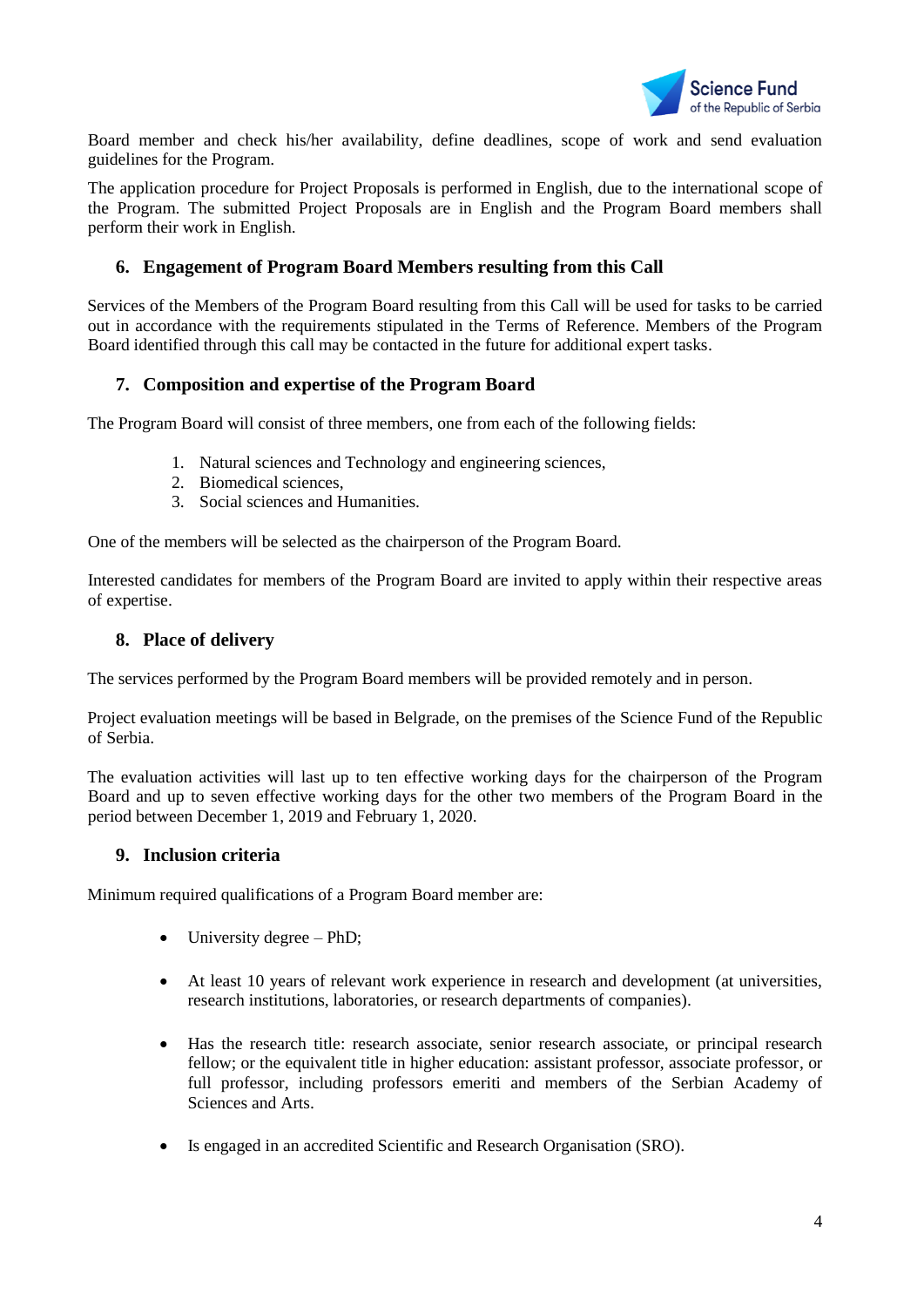

- Is capable of working in English.
- Has previous experience in evaluation of project proposals.

Previous experience in international research program and proposal evaluation as program director, chair, expert reviewer or a panel member will be considered an asset.

All applicants who meet the listed criteria will be considered as candidates for Program Board members for Project evaluation.

# <span id="page-4-0"></span>**10. Exclusion criteria**

Experts shall be excluded from the selection process if:

- a) they have a conflict of interest in connection with the contract; a conflict of interest could arise in particular as a result of economic interests, political or national affinities, family or emotional ties or any other relevant connection or shared interest;
- b) they have been convicted of an offence concerning their professional conduct by a judgment of a competent authority which has the force of res judicata;
- c) they have been guilty of grave professional misconduct proven by any means which the Science Fund can justify including by decisions of international organizations;
- d) they have been the subject of a judgment which has the force of res judicata for fraud, corruption, involvement in a criminal organization, money laundering or any other illegal activity, where such an illegal activity is detrimental to Serbia's and EU financial interests;
- e) they are subject to an administrative penalty for being guilty of misrepresentation in supplying the information required by the Science Fund as a condition of participation in a procurement procedure or failing to supply information, or being declared to be in serious breach of their obligation under a contract covered by the budget.

Before signing a contract, the Program Board members shall provide a declaration of honor stating that they are not in one of the situations of exclusion listed above. In case of doubt, they may be requested to provide supporting evidence of non-exclusion.

# <span id="page-4-1"></span>**11. Assessment criteria**

The candidates will be assessed based on the following criteria:

- Areas of expertise;
- Education;
- Work experience (number of years);
- Type of work experience (academia, research, industry, government, consulting, NGO);
- Scientific experience (journal publications, conference publications, other scientific results);
- Project experience (coordinated projects, participated projects, particularly PI and other lead positions, types of projects including funding sources, duration, and budget).
- Project review experience (number of performed reviews in the past 5 years, funding sources, project types and budgets of the reviewed projects).
- Experience in international research program and proposal evaluation.

Candidates should apply within their respective areas of expertise defined in Section 7. Criteria for each area will be considered specifically.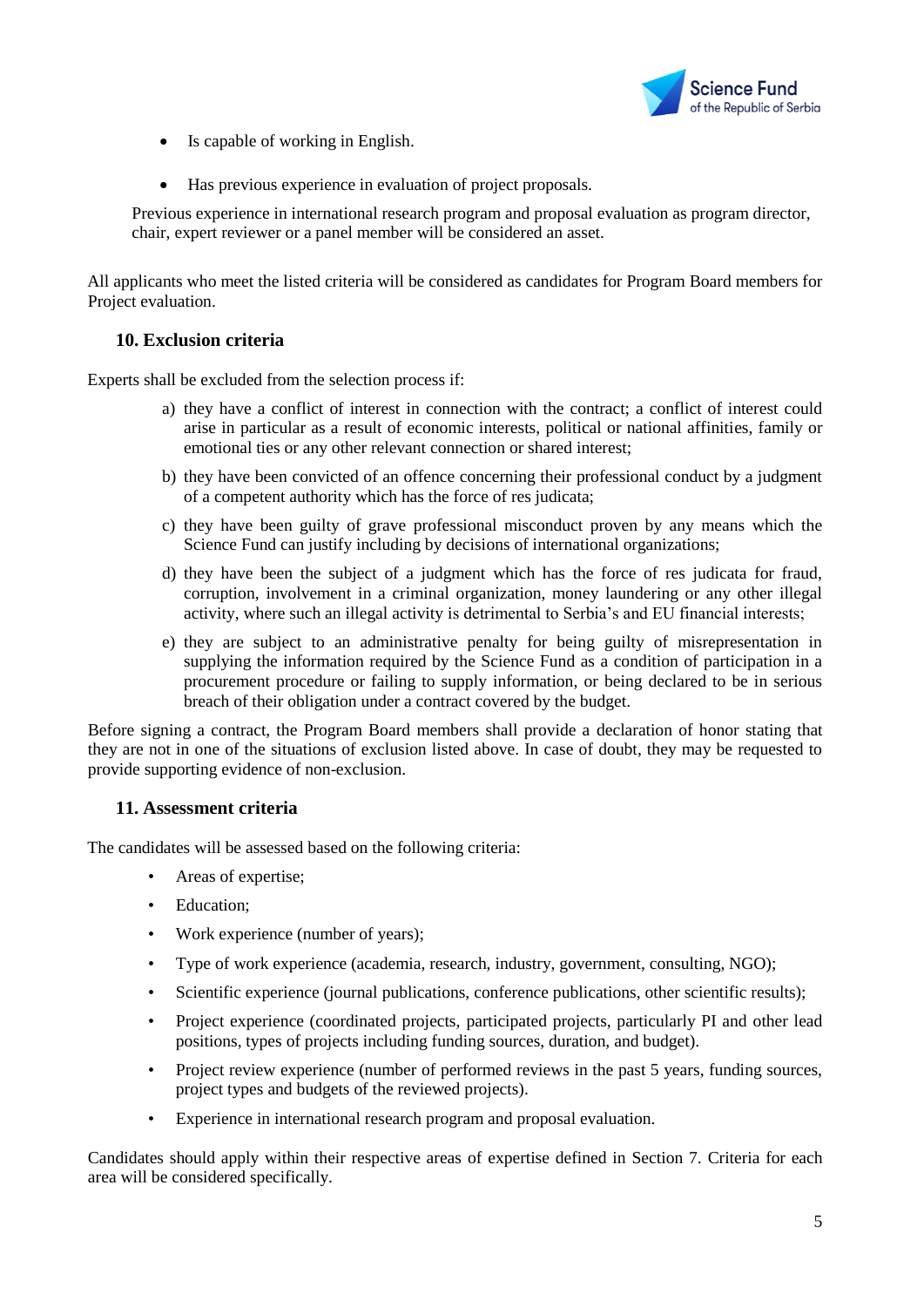

Selection of the Program Board members will be performed as follows:

- Assessment of the expertise and experience of the identified Program Board candidates according to the criteria listed in this section, and ranking the Program Board candidates accordingly.
- The Science Fund will select the best ranked candidate for each area of expertise. The selected candidates will be invited to negotiate contract as the Science Fund Program Board members.

# <span id="page-5-0"></span>**12. Conditions of remuneration and reimbursement of experts**

The payments for services will be made based on a daily fee. The Program Board members shall be remunerated at a price of 450 euros per day (8 effective working hours).

The Program Board members are expected to participate in evaluation meetings to be held in Belgrade. The Program Board members will be reimbursed for travel (economy class) and related expenses (to include tickets, hotel, subsistence, taxies, visa, etc.) authorized by the Science Fund.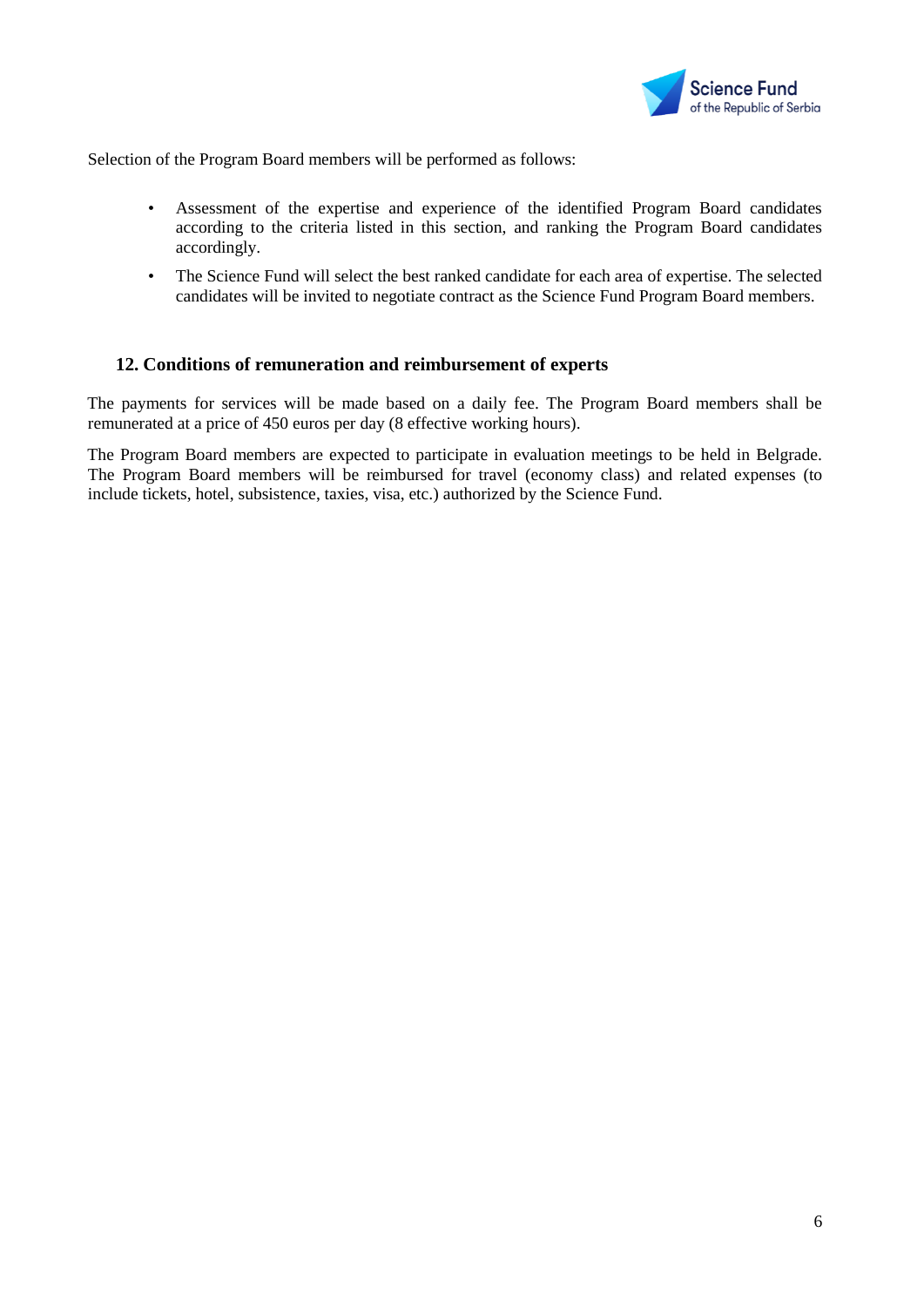

# **TERMS OF REFERENCE**

**for**

#### <span id="page-6-0"></span>**Program Board Members of the Science Fund of the Republic of Serbia for evaluation of Project Proposals within the Serbian Science and Diaspora Collaboration Program: Vouchers for Knowledge Exchange**

#### **Date of publication: November 18, 2019**

#### **Reference number SFRS/Call/2019/04**

#### <span id="page-6-1"></span>**1. Background**

The Science Fund of the Republic of Serbia [\(SF\)](http://www.fondzanauku.gov.rs/?lang=en)) is a public organization that supports scientific and research activities. It was established in 2019, with the aim of providing funds and supporting conditions for the continuous development of scientific and research activities in the Republic of Serbia necessary for the advancement of a knowledge-based society.

The activities of the Science Fund are targeted at scientific research, as well as technological and developmental programs. The goal is to achieve the strategic objectives of the scientific and technological development of the Republic of Serbia.

Within the programs of the Science Fund, projects are funded through competitive public calls. The aim of the projects is to provide high-level research, innovative results, competitiveness at international level and relevance to society in general.

Information relating to the programs may be accessed on the [SF WEBSITE.](http://fondzanauku.gov.rs/programs/?lang=en)

The Science Fund has established an evaluation process for the Serbian Science and Diaspora Collaboration Program: Vouchers for Knowledge Exchange (in futher text: the Program). The evaluation process is performed by the Program Board. The Program Board is an independent expert body which will consist of three members, one of which is the chairperson.

In order to secure objectivity, transparency and quality of the evaluation of Project Proposals submitted within the Program, the SF has established a selection process for the members of the Program Board.

The Program Board is to be established in accordance with the best international practices and in accordance with the Science Fund's documents. It is to be an independent decision-making body comprised of highly qualified individuals. The Program Board is responsible for making the final decision on projects which are to be financially supported by the SF. The Program Board works in synergy and makes decisions using consensus in order to assess all incoming Project Proposals. There shall be one member of the Program Board from Natural sciences and Technology and engineering sciences, one member from Biomedical sciences, and one member from Social sciences and Humanities. One of the members will be selected as the chairperson of the Program Board.

#### <span id="page-6-2"></span>**2. Scope of work**

The general functions and responsibilities of the Program Board members are:

• Evaluating Project Proposals based on the evaluation criteria listed in the Evaluation Guidelines for the Program;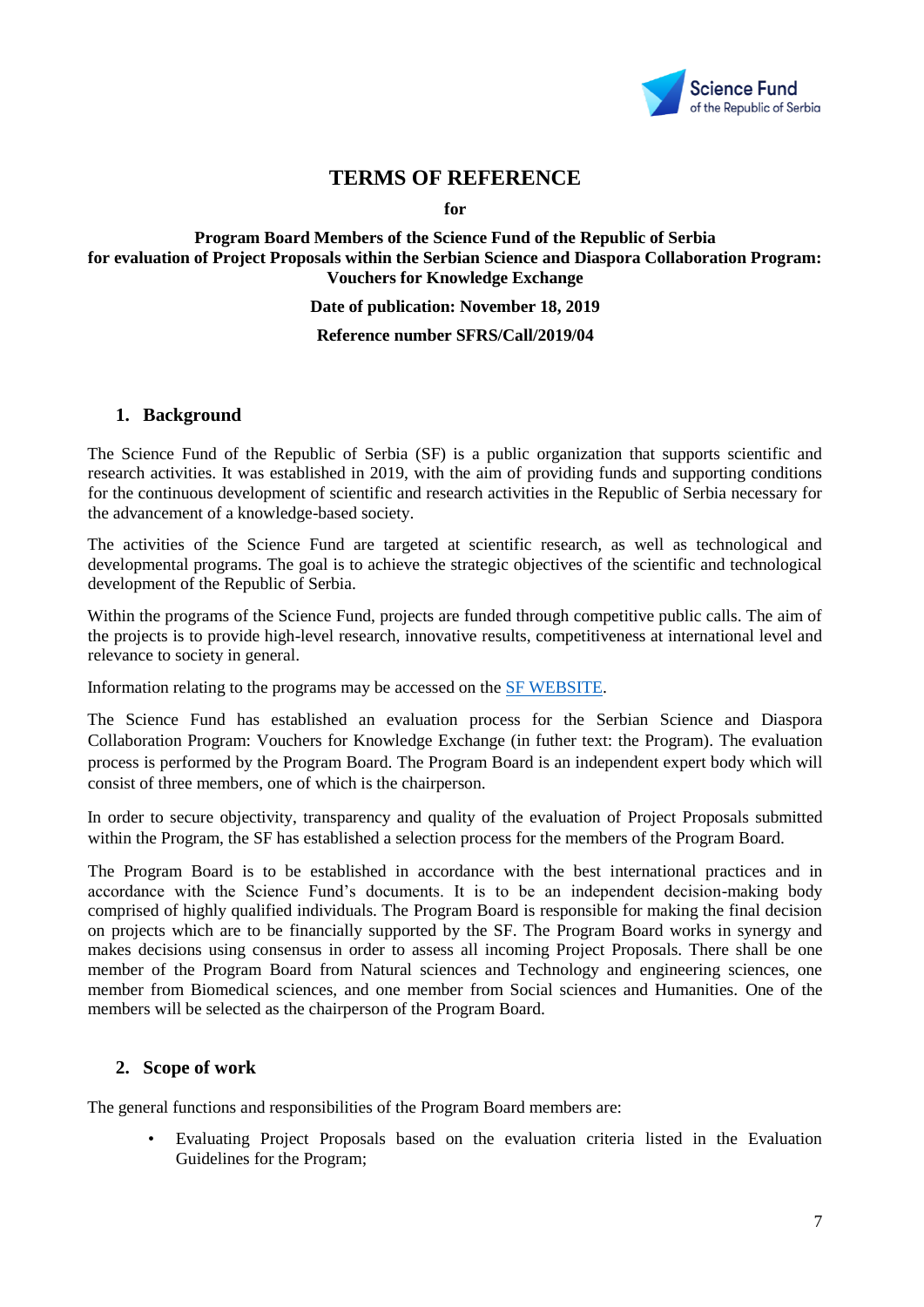

- Submitting comments and scores for Project Proposals in the Evaluation Form via email (except where and if requested otherwise).
- Participation in evaluation meetings of the Program Board (as stipulated in Section 8 of the Call for Proposals).

Each Program Board member must declare any conflict of interest prior to undertaking the evaluation of a particular Project Proposal.

The role and responsibilities of the Program Board members are as follows:

- Sign the Declaration of impartiality and confidentiality provided by SF.
- Receive access to the Project Proposal to be evaluated through email or an online portal.
- Examine Project Proposal documents.
- In case of the existence of conflict of interest regarding a particular project proposal, the Program Board member shall refrain from evaluating that project proposal and report to the Science Fund immediately. The project proposal will be assessed by the remaining two Program Board members. The conflict of interest is defined by the SF confidentiality and prevention of conflict of interest policies.
- After receiving access to the Project Proposal documents, prepare and submit a written evaluation (using the Evaluation Form), based on the defined evaluation criteria and judgment of merit. The evaluation must give concise, pertinent and well justified comments on the Project Proposal, in a wording that may be given directly to the applicant, if requested. Strong and weak points must be reflected. The timeline of activities will be specified in the Contract.
- Assign numerical scores, complete and send the Evaluation Form for each Project Proposal according to the Evaluation Guidelines of the Program.
- Program Board members will discuss merits of each Project Proposal during the evaluation meeting, based on the assessments of Project Proposals.
- The Program Board will confirm the Project Proposals which will be recommended for financing within the available budget of the Program.

The Program Board must give concise, pertinent and well justified comments on each Project Proposal, in a wording that can be given directly to the applicant. Strong and weak points must be reflected.

The Program Board Chair shall rank all Project Proposals according to the total scores, based on the Evaluation Forms and the evaluation meeting outcomes, from the highest to the lowest score.

The Program Board Chair shall prepare an evaluation summary and final recommendation for each Project Proposal.

Following the finalization of this scoring table and based on the amount of available funds, the Program Board will confirm the Project Proposals which will be recommended for financing.

Minimum required qualifications of a Program Board member are:

- University degree PhD;
- At least 10 years of relevant work experience in research and development (at universities, research institutions, laboratories, or research departments of companies).
- Has the research title: research associate, senior research associate, or principal research fellow; or the equivalent title in higher education: assistant professor, associate professor, or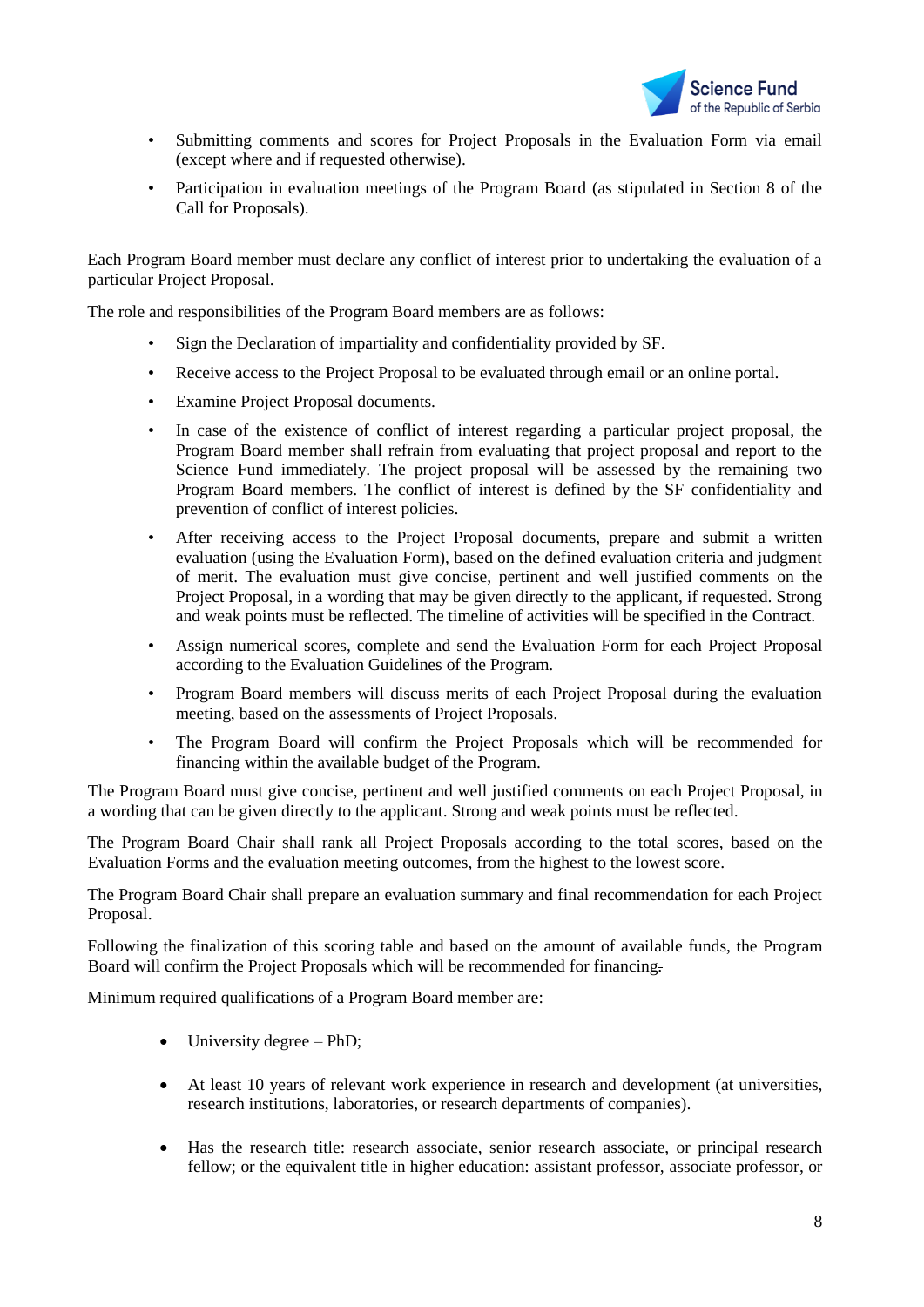

full professor, including professors emeriti and members of the Serbian Academy of Sciences and Arts.

- Is employed in an accredited Science and Research Organization (SRO).
- Is capable of working in English.
- Has previous experience in evaluation of project proposals.

Previous experience in international research program and proposal evaluation a program director, chair, expert reviewer or a panel member will be considered an asset.

# <span id="page-8-0"></span>**3. Timing and duration**

The present Science Fund's Call for Project Proposals that will have a need for Program Board project evaluation is the Program (Serbian Science and Diaspora Collaboration Program: Vouchers for Knowledge Exchange).

The Program Board assignment for the Program is expected to start on December 1, 2019. Generally, the Program Board members are expected to provide their services upon the timely notification by the SF.

The Program Board work will be done remotely and in person, in Belgrade, on the Science Fund premises.

The evaluation activities will last up to ten working days for the chairperson of the Program Board and up to seven working days for the other two members of the Program Board.

### <span id="page-8-1"></span>**4. Reporting obligations**

The Program Board member shall report directly to the SF team in the following manner:

- After receiving the Project Proposal for evaluation, the Program Board member shall provide the results of the evaluation of each Project Proposal along with comprehensive comments and relevant scores, in written form via email, within the specified deadlines, using the Evaluation Form.
- Following the evaluation process, each Program Board member is obliged to submit a filled in Time-sheet, demonstrating his/her engagement in the evaluation of Project Proposals.

# <span id="page-8-2"></span>**5. Input by the Science Fund**

The SF will provide necessary documentation and templates, as well as access to the Project Proposals to be evaluated.

The Evaluation Guidelines will be provided to the Program Board members upon signing the Contract with the Science Fund. The Evaluation Guidelines will serve as guidance on how to conduct the evaluation and how to provide adequate feedback for the Project Proposals.

# <span id="page-8-3"></span>**6. Terms of payment**

The payments for services will be made based on deliverables submitted and based on time sheets submitted for the implementation phase, as stipulated in Section 5 of this TOR.

The remuneration for one work day (8 hours) is 450 euros.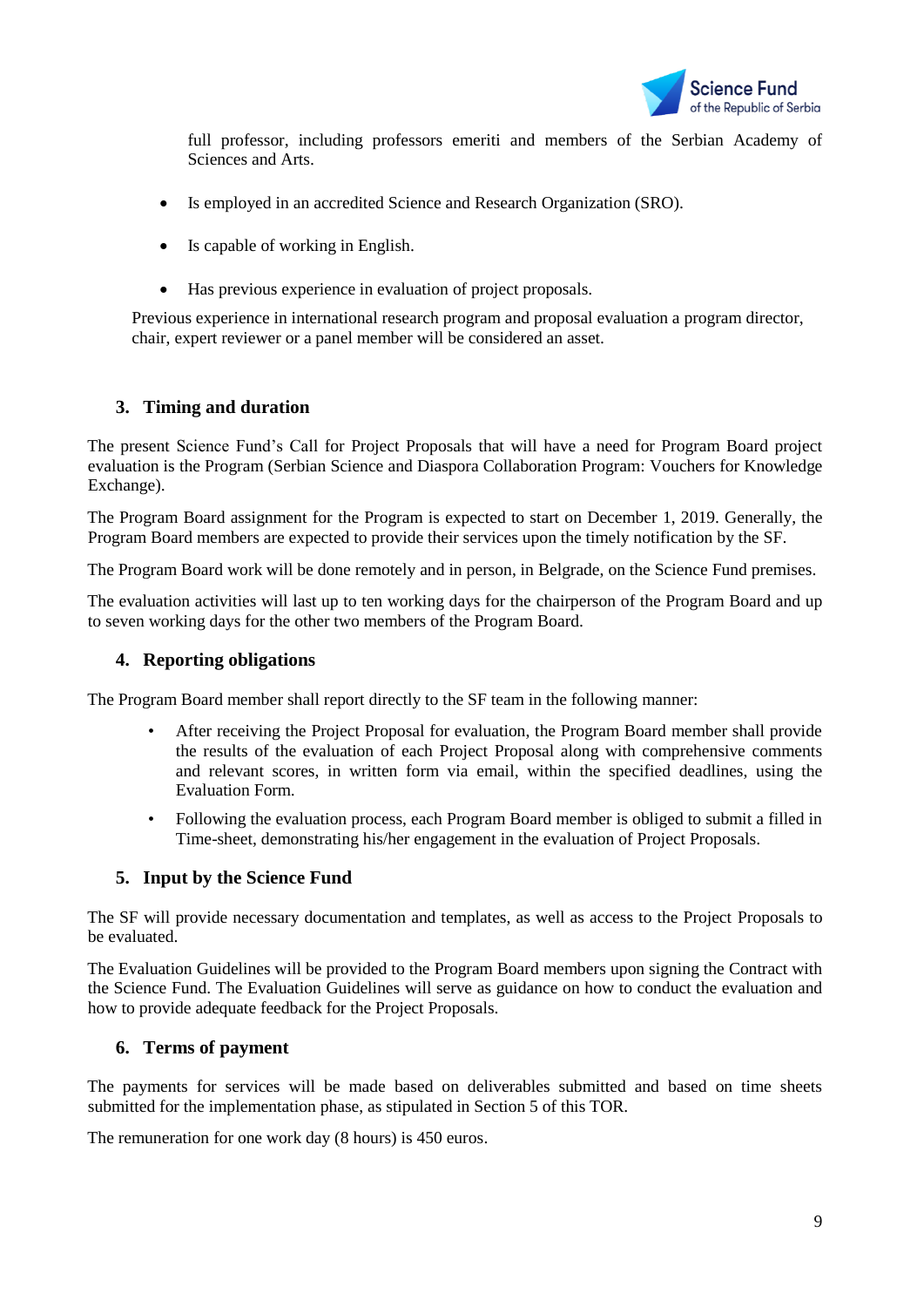

The SF shall administer a Contract with each Program Board member. The Program Board member shall submit an Invoice for the conducted services. The SF shall provide the template of the Invoice to the Program Board member.

# <span id="page-9-0"></span>**7. Confidentiality and conflict of interest**

The Program Board member shall comply with the SF Confidentiality Policy and Prevention of Conflict of Interest Policy and maintain confidentiality on all information that is not in the public domain. The Program Board member shall not be involved in another assignment that represents a conflict of interest to the prevailing assignment.

# <span id="page-9-1"></span>**8. Other potential engagements**

The Science Fund is launching the present Call for Expressions of Interest to establish a list of Program Board members to assist in the project evaluation process for the Program.

The Program Board members identified through this Call may be contacted in the future for additional expert tasks, including analysis and monitoring Programs managed by the SF, evaluation of proposals received within future calls for proposals, monitoring and evaluation of projects, project outputs and reports, or any other tasks relating to the programs of the SF.

# <span id="page-9-2"></span>**9. Other information**

General terms and conditions applicable to the call for expressions of interest:

All documents submitted by experts become the property of the Science Fund and will be regarded as confidential.

The rights relating to the services completed within the contract and those pertaining to their duplication and publication will remain the property of the Science Fund.

Any document based, in full or in part, on the work completed under this contract, may only be transmitted or published with permission of the Science Fund.

Submission of an application in response to the present Call for Expressions of Interest implies acceptance by the Program Board member of all provisions and conditions stipulated in the present Call for Expressions of Interest. The Program Board member will waive their own terms of business.

# <span id="page-9-3"></span>**10. Processing of personal data**

If processing replies to the present Call for Expressions of Interest involves recording and processing of personal data (such as: name, address and CV), such data will be processed pursuant to Regulation (EC) No 45/2001 on the protection of individuals with regard to the processing of personal data by the Community institutions and bodies and on the free movement of such data.

# <span id="page-9-4"></span>**11. Code of conduct**

The expert shall perform the contract to the highest professional standards. The expert shall have sole responsibility for complying with all legal obligations incumbent on them, notably those arising from employment law, tax law and social legislation.

#### <span id="page-9-5"></span>**12. Call documentation**

The following documents are annexed to the Call and form an integral part of it: